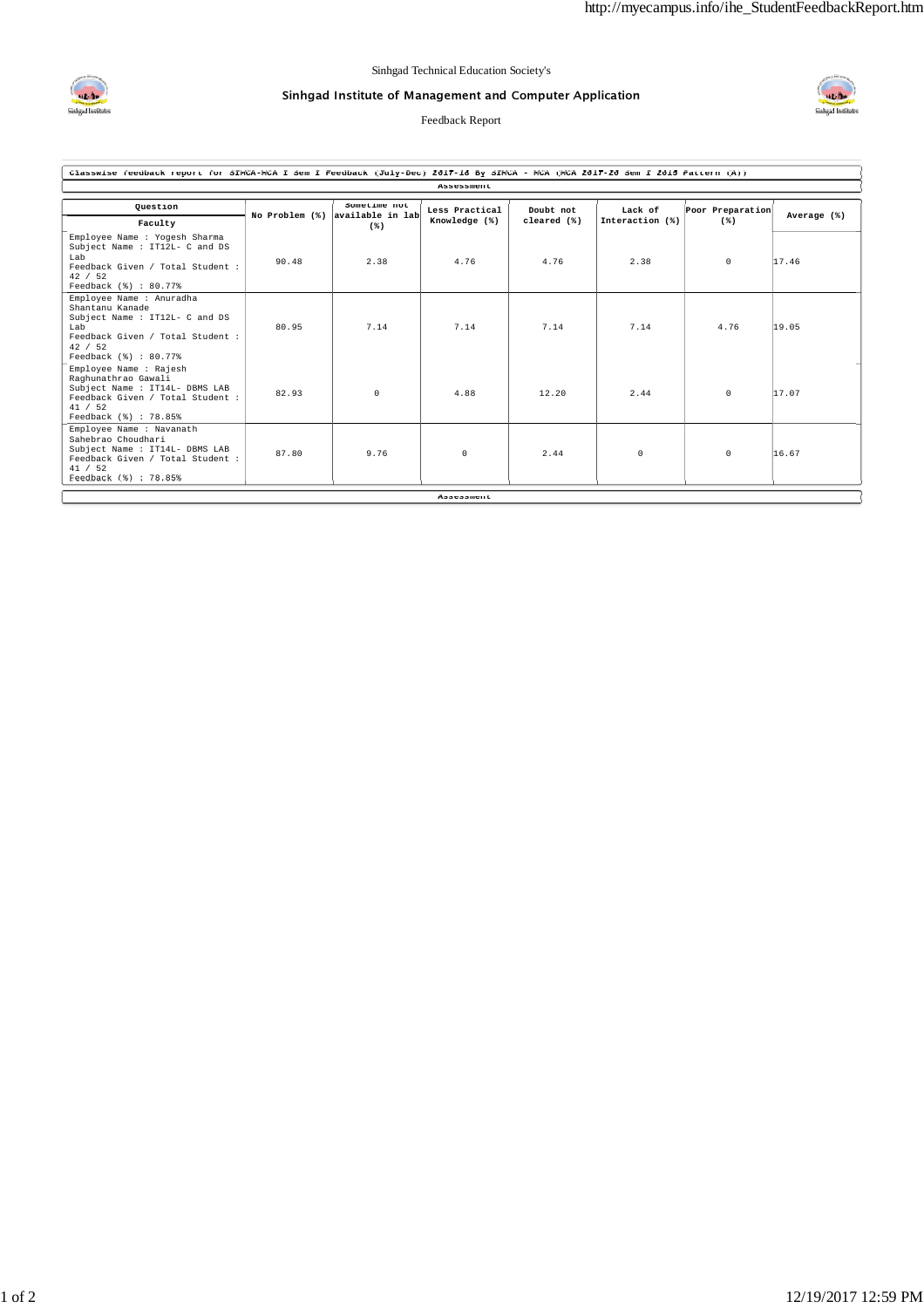| Question                                                                                                                                                                                                                               | No<br>Problem | Less<br>Explanation cleared | Doubt not | Wrong<br>PronunciatInteractioCommunicatPreparationEnglish | Lack of | Lack of             | Poor        | Poor        | Fast<br>speaking | Fast<br>Syllabus<br>Coverage | Improper<br>Board<br>Writing | Low Voice<br>$(*)$ | Average<br>$(*)$ |
|----------------------------------------------------------------------------------------------------------------------------------------------------------------------------------------------------------------------------------------|---------------|-----------------------------|-----------|-----------------------------------------------------------|---------|---------------------|-------------|-------------|------------------|------------------------------|------------------------------|--------------------|------------------|
| Faculty                                                                                                                                                                                                                                | $(*)$         | $(* )$                      | $(*)$     | $(*)$                                                     | $(*)$   | $(*)$               | $(*)$       | $(*)$       | $(*)$            | $(*)$                        | $(*)$                        |                    |                  |
| Employee Name :<br>Pradeep Kumar<br>Shitole<br>Subject Name :<br>IT11- Fundamentals<br>of Computer<br>Feedback Given /<br>Total Student : 41<br>/52<br>Feedback (%) :<br>78.85%                                                        | 58.54         | 19.51                       | 7.32      | $\mathbb O$                                               | 4.88    | $\mathsf{O}\xspace$ | 9.76        | $\mathbb O$ | 4.88             | 19.51                        | 4.88                         | 4.88               | 11.18            |
| Employee Name :<br>Shivaji Dattu<br>Mundhe<br>Subject Name :<br>IT12- C Programming<br>with Data Structure<br>Feedback Given /<br>Total Student : 40<br>/52<br>Feedback (%) :<br>76.92%                                                | 90.00         | $\mathsf 0$                 | 0         | $\mathbb O$                                               | 7.50    | 2.50                | 0           | 2.50        | 0                | 2.50                         | $\mathbb O$                  | $\mathsf 0$        | 8.75             |
| Employee Name :<br>Navanath Sahebrao<br>Choudhari<br>Subject Name :<br>IT13- Software<br>Engineering<br>Feedback Given /<br>Total Student : 41<br>/52<br>Feedback (%) :<br>78.85%                                                      | 73.17         | 2.44                        | 2.44      | $\mathbb O$                                               | 2.44    | 2.44                | $\mathbb O$ | $\mathbb O$ | 21.95            | 4.88                         | $\mathbb O$                  | $\mathsf 0$        | 9.15             |
| Employee Name :<br>Rajesh Raghunathrao<br>Gawali<br>Subject Name :<br>IT14- Database<br>Management System<br>Feedback Given /<br>Total Student : 42<br>/52<br>Feedback (%) :<br>80.77%                                                 | 59.52         | $\mathbb O$                 | 11.90     | $\mathbb O$                                               | 2.38    | 2.38                | $\mathbb O$ | $\mathbb O$ | 7.14             | 30.95                        | 2.38                         | 4.76               | 10.12            |
| Employee Name :<br>Anuradha Shantanu<br>Kanade<br>Subject Name :<br>BM11- Principles<br>and Practices of<br>Management and<br>Organiza tional<br>Behavior<br>Feedback Given /<br>Total Student : 42<br>/52<br>Feedback (%) :<br>80.77% | 76.19         | 9.52                        | 7.14      | $\mathbb O$                                               | 2.38    | 7.14                | 2.38        | $\mathbb O$ | 2.38             | 9.52                         | 4.76                         | $\mathsf 0$        | 10.12            |
| Employee Name :<br>Sachin Suresh Gupta<br>Subject Name :<br>BM12- Business<br>Process Domains<br>Feedback Given /<br>Total Student : 42<br>/52<br>Feedback (%) :<br>80.77%                                                             | 69.05         | 4.76                        | 4.76      | 2.38                                                      | 7.14    | 4.76                | 4.76        | $\mathbb O$ | 9.52             | 7.14                         | 9.52                         | 2.38               | 10.51            |
| Employee Name :<br>Ashwini Manish<br>Brahme<br>Subject Name :<br>SS11- Word Power<br>Feedback Given /<br>Total Student : 39<br>/52<br>Feedback (%) :<br>75.00%                                                                         | 92.31         | $\mathbb O$                 | 2.56      | $\circ$                                                   | 2.56    | $\circ$             | $\mathbb O$ | $\mathbb O$ | $\mathsf 0$      | 2.56                         | 2.56                         | $\mathbb O$        | 8.55             |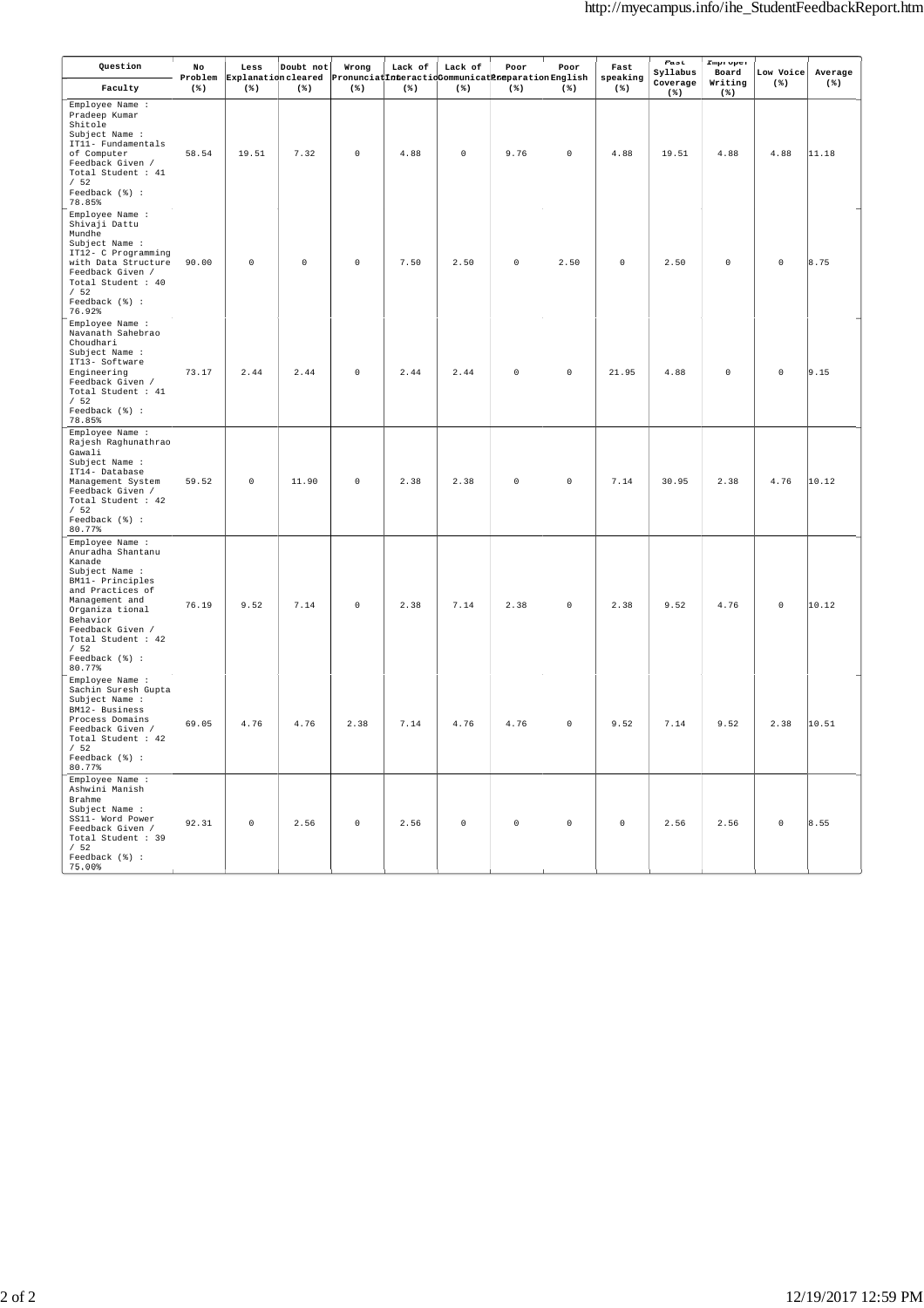

## Sinhgad Institute of Management and Computer Application

Feedback Report



| Classwise feedback report for SIMCA-MCA I Sem I Feedback (July-Dec) 2017-18 By SIMCA - MCA (MCA 2017-20 Sem I 2015 Pattern (B))                                 |                |                                  |                                 |                          |                            |                  |             |  |  |  |  |  |
|-----------------------------------------------------------------------------------------------------------------------------------------------------------------|----------------|----------------------------------|---------------------------------|--------------------------|----------------------------|------------------|-------------|--|--|--|--|--|
| Assessment                                                                                                                                                      |                |                                  |                                 |                          |                            |                  |             |  |  |  |  |  |
| Question                                                                                                                                                        | No Problem (%) | Sometime not<br>available in lab | Less Practical<br>Knowledge (%) | Doubt not<br>cleared (%) | Lack of<br>Interaction (%) | Poor Preparation | Average (%) |  |  |  |  |  |
| Faculty                                                                                                                                                         |                | $(*)$                            |                                 |                          |                            | $(*)$            |             |  |  |  |  |  |
| Employee Name : Yogesh Sharma<br>Subject Name : IT12L- C and DS<br>Lab<br>Feedback Given / Total Student :<br>33 / 49<br>Feedback (%) : 67.35%                  | 100.00         | $\circ$                          | 0                               | $^{\circ}$               | 0                          | $^{\circ}$       | 16.67       |  |  |  |  |  |
| Employee Name : Navanath<br>Sahebrao Choudhari<br>Subject Name : IT12L- C and DS<br>Lab<br>Feedback Given / Total Student :<br>34 / 49<br>Feedback (%) : 69.39% | 91.18          | 5.88                             | $\Omega$                        | $\Omega$                 | 0                          | 2.94             | 16.67       |  |  |  |  |  |
| Employee Name : Rajesh<br>Raghunathrao Gawali<br>Subject Name : IT14L- DBMS LAB<br>Feedback Given / Total Student :<br>34 / 49<br>Feedback (%) : 69.39%         | 94.12          | $\circ$                          | 2.94                            | $^{\circ}$               | 0                          | 5.88             | 17.16       |  |  |  |  |  |
| Employee Name : Ashwini Manish<br>Brahme<br>Subject Name : IT14L- DBMS LAB<br>Feedback Given / Total Student :<br>32 / 49<br>Feedback (%) : 65.31%              | 96.88          | $\Omega$                         | $\Omega$                        | $\Omega$                 | $\Omega$                   | 3.13             | 16.67       |  |  |  |  |  |
|                                                                                                                                                                 |                |                                  | Assessment                      |                          |                            |                  |             |  |  |  |  |  |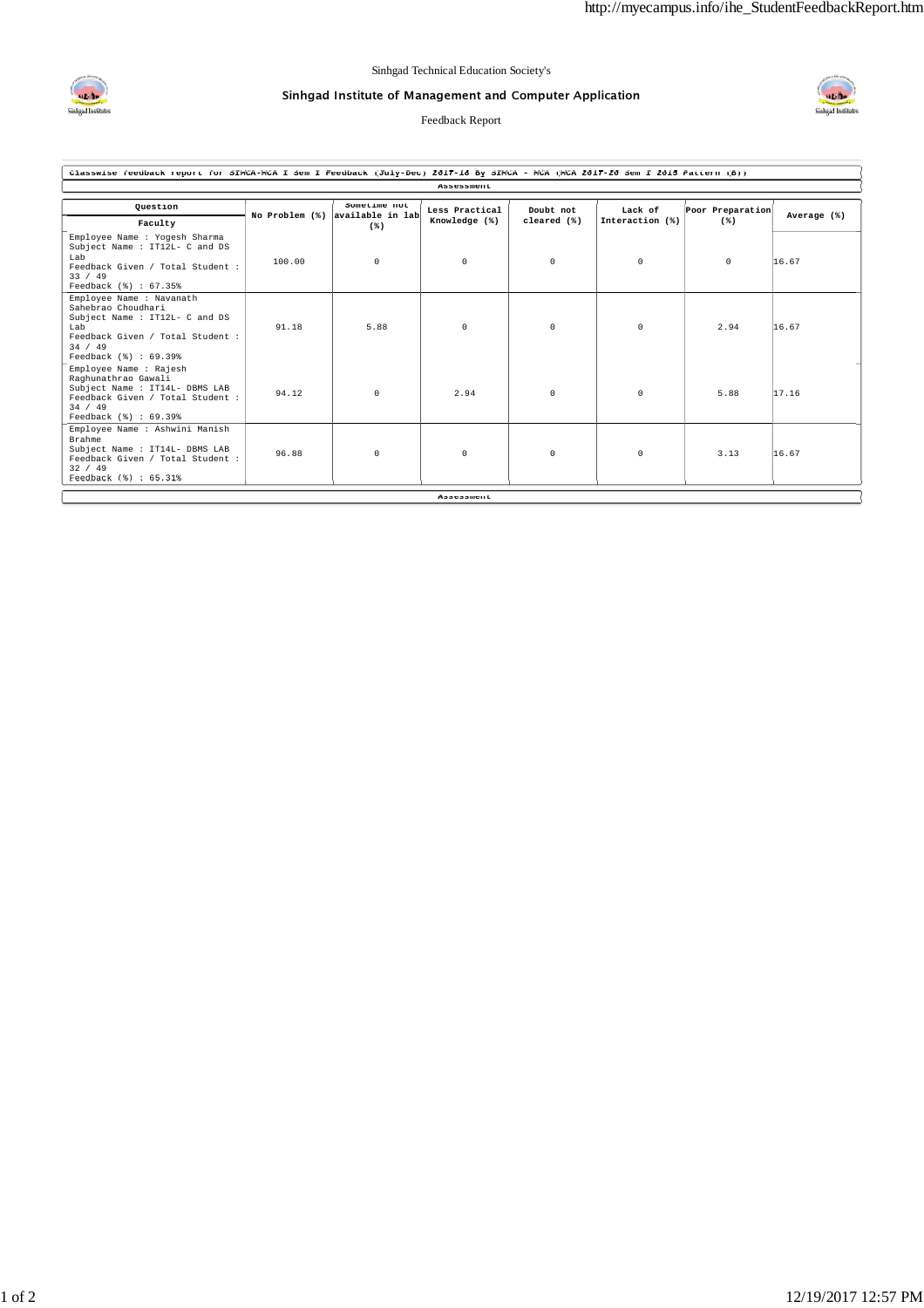| Question                                                                                                                                                                                                                               | No<br>Problem | Less        | Doubt not   | Wrong<br>Explanation cleared Pronunciatinteractionomunicatineparation English | Lack of     | Lack of             | Poor        | Poor        | Fast<br>speaking | Fast<br>Syllabus<br>Coverage | Improper<br>Board<br>Writing | Low Voice<br>$(* )$ | Average<br>$(*)$ |
|----------------------------------------------------------------------------------------------------------------------------------------------------------------------------------------------------------------------------------------|---------------|-------------|-------------|-------------------------------------------------------------------------------|-------------|---------------------|-------------|-------------|------------------|------------------------------|------------------------------|---------------------|------------------|
| Faculty                                                                                                                                                                                                                                | $(*)$         | $(*)$       | $(*)$       | $(*)$                                                                         | $(*)$       | $(*)$               | $(*)$       | $(*)$       | $(*)$            | $(*)$                        | $(*)$                        |                     |                  |
| Employee Name :<br>Pradeep Kumar<br>Shitole<br>Subject Name :<br>IT11- Fundamentals<br>of Computer<br>Feedback Given /<br>Total Student : 35<br>/49<br>Feedback (%) :<br>71.43%                                                        | 82.86         | 2.86        | 2.86        | $\Omega$                                                                      | $\Omega$    | 2.86                | $\mathbb O$ | 2.86        | $\Omega$         | 8.57                         | 5.71                         | $\mathbb O$         | 9.05             |
| Employee Name :<br>Yogesh Sharma<br>Subject Name :<br>IT12- C Programming<br>with Data Structure<br>Feedback Given /<br>Total Student : 34<br>/49<br>Feedback (%) :<br>69.39%                                                          | 94.12         | $\mathsf 0$ | 2.94        | $\mathsf{O}\xspace$                                                           | $\circ$     | $\mathsf{O}\xspace$ | $\circ$     | $\mathbb O$ | $\mathsf 0$      | 2.94                         | $\circ$                      | $\mathsf{O}\xspace$ | 8.33             |
| Employee Name :<br>Navanath Sahebrao<br>Choudhari<br>Subject Name :<br>IT13- Software<br>Engineering<br>Feedback Given /<br>Total Student : 32<br>/49<br>Feedback (%) :<br>65.31%                                                      | 84.38         | $\mathsf 0$ | $\mathsf 0$ | $\mathbb O$                                                                   | $\mathbb O$ | 3.13                | $\mathbb O$ | 3.13        | 9.38             | 3.13                         | $\mathsf 0$                  | $\mathbb O$         | 8.60             |
| Employee Name :<br>Rajesh Raghunathrao<br>Gawali<br>Subject Name :<br>IT14- Database<br>Management System<br>Feedback Given /<br>Total Student : 34<br>/49<br>Feedback (%) :<br>69.39%                                                 | 85.29         | 2.94        | 2.94        | $\mathsf{O}\xspace$                                                           | $\mathbb O$ | $\mathsf{O}\xspace$ | $\mathbb O$ | $\circ$     | $\mathbb O$      | 11.76                        | $\mathsf 0$                  | $\mathbb O$         | 8.58             |
| Employee Name :<br>Anuradha Shantanu<br>Kanade<br>Subject Name :<br>BM11- Principles<br>and Practices of<br>Management and<br>Organiza tional<br>Behavior<br>Feedback Given /<br>Total Student : 34<br>/49<br>Feedback (%) :<br>69.39% | 88.24         | $\mathbb O$ | 2.94        | $\Omega$                                                                      | $\Omega$    | $\mathsf 0$         | 2.94        | $\Omega$    | $\Omega$         | 5.88                         | $\Omega$                     | $\Omega$            | 8.33             |
| Employee Name :<br>Sachin Suresh Gupta<br>Subject Name :<br>BM12- Business<br>Process Domains<br>Feedback Given /<br>Total Student : 33<br>/49<br>Feedback (%) :<br>67.35%                                                             | 84.85         | 6.06        | 3.03        | $\Omega$                                                                      | $\Omega$    | $\mathsf 0$         | $\Omega$    | $\Omega$    | $\Omega$         | 3.03                         | $\Omega$                     | 3.03                | 8.33             |
| Employee Name :<br>Ashwini Manish<br>Brahme<br>Subject Name :<br>SS11- Word Power<br>Feedback Given /<br>Total Student : 32<br>/49<br>Feedback (%) :<br>65.31%                                                                         | 100.00        | $\mathsf 0$ | $\Omega$    | $\Omega$                                                                      | $\Omega$    | $\Omega$            | $\mathbb O$ | $\Omega$    | $\mathbb O$      | $\Omega$                     | $\mathsf 0$                  | $\Omega$            | 8.33             |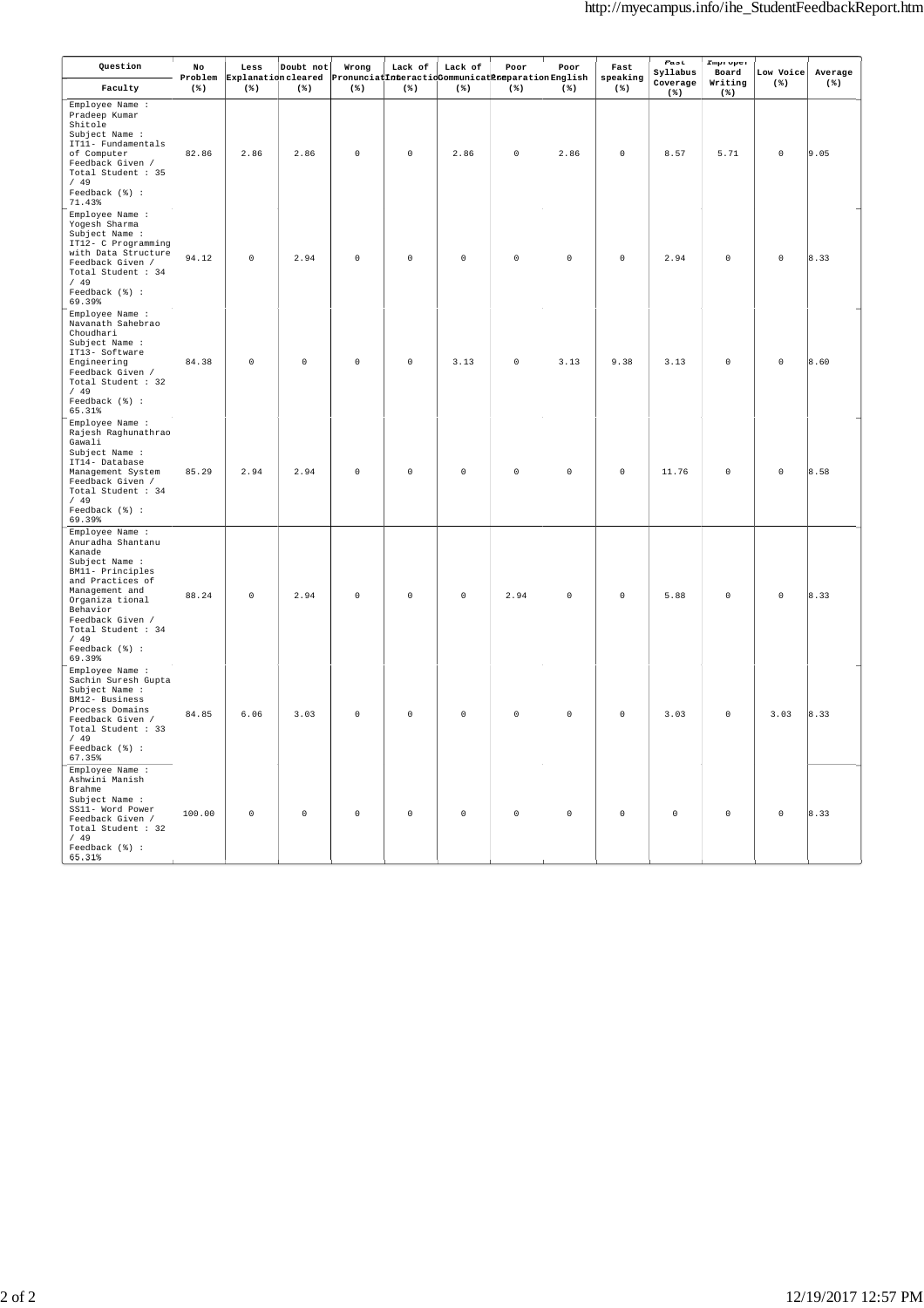

Sinhgad Institute of Management and Computer Application

Feedback Report



**Classwise feedback report for SIMCA-MCA II Sem III Feedback (July-Dec) 2017-18 By SIMCA - MCA (MCA 2016-19 Sem III 2015 Pattern (Div-1)) Assessment**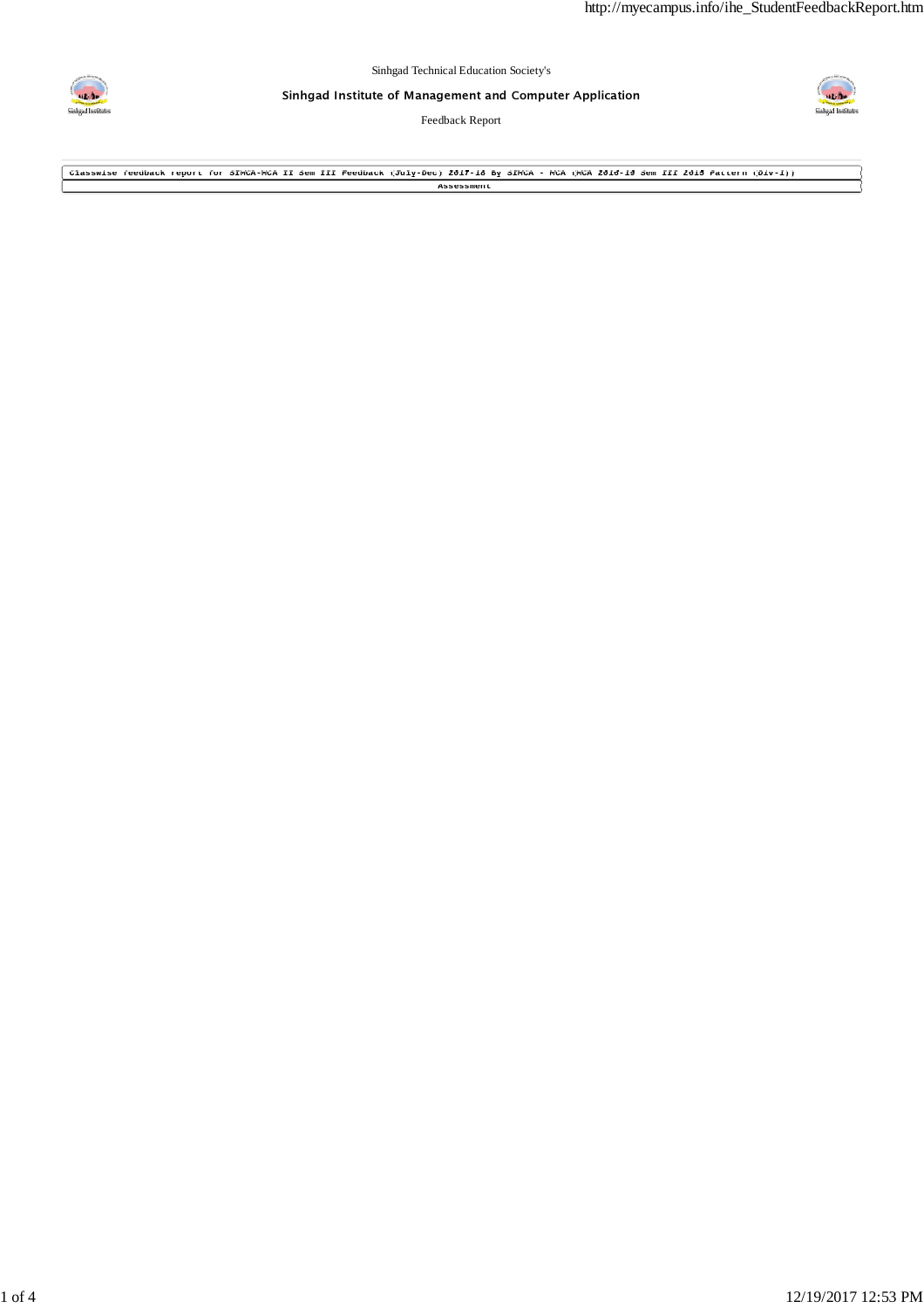| Question                                                                                                                                                                 | No Problem (%) | Sometime not<br>available in lab | Less Practical    | Doubt not   | Lack of         | Poor Preparation | Average (%) |
|--------------------------------------------------------------------------------------------------------------------------------------------------------------------------|----------------|----------------------------------|-------------------|-------------|-----------------|------------------|-------------|
| Faculty                                                                                                                                                                  |                | $(*)$                            | Knowledge (%)     | cleared (%) | Interaction (%) | $(*)$            |             |
| Employee Name : Aabha Bhushan<br>Pandit<br>Subject Name : T1-IT31L- DS &<br>$C++$ Lab<br>Feedback Given / Total Student :<br>31 / 45<br>Feedback (%) : 68.89%            | 87.10          | $\circ$                          | $\Omega$          | 12.90       | $\Omega$        | 3.23             | 17.21       |
| Employee Name : Yogesh Sharma<br>Subject Name : T1-IT31L- DS &<br>$C++$ Lab<br>Feedback Given / Total Student :<br>31 / 45<br>Feedback (%) : 68.89%                      | 90.32          | 3.23                             | 3.23              | $\circ$     | 3.23            | $\circ$          | 16.67       |
| Employee Name : Ashwini Ramesh<br>Chavan<br>Subject Name : T1-IT34L- Mini<br>Project using AIT<br>Feedback Given / Total Student :<br>30 / 45<br>Feedback (%) : 66.67%   | 86.67          | 6.67                             | 3.33              | 6.67        | 3.33            | $\circ$          | 17.78       |
| Employee Name : Smita Shivajirao<br>Chavan<br>Subject Name : T1-IT34L- Mini<br>Project using AIT<br>Feedback Given / Total Student :<br>31 / 45<br>Feedback (%) : 68.89% | 87.10          | 3.23                             | 3.23              | $\Omega$    | 3.23            | 3.23             | 16.67       |
| Employee Name : Poonam Gundu<br>Sawant<br>Subject Name : T3-IT33L- BI<br>Tools Lab<br>Feedback Given / Total Student :<br>8 / 9<br>Feedback (%) : 88.89%                 | 100.00         | $\Omega$                         | $\Omega$          | $\Omega$    | $\circ$         | $\circ$          | 16.67       |
| Employee Name : Anuradha<br>Shantanu Kanade<br>Subject Name : T3-IT32L- DCCN<br>Lab<br>Feedback Given / Total Student :<br>8 / 9<br>Feedback (%) : 88,89%                | 87.50          | $\circ$                          | 12.50             | 12.50       | 12.50           | 12.50            | 22.92       |
|                                                                                                                                                                          |                |                                  | <b>Assessment</b> |             |                 |                  |             |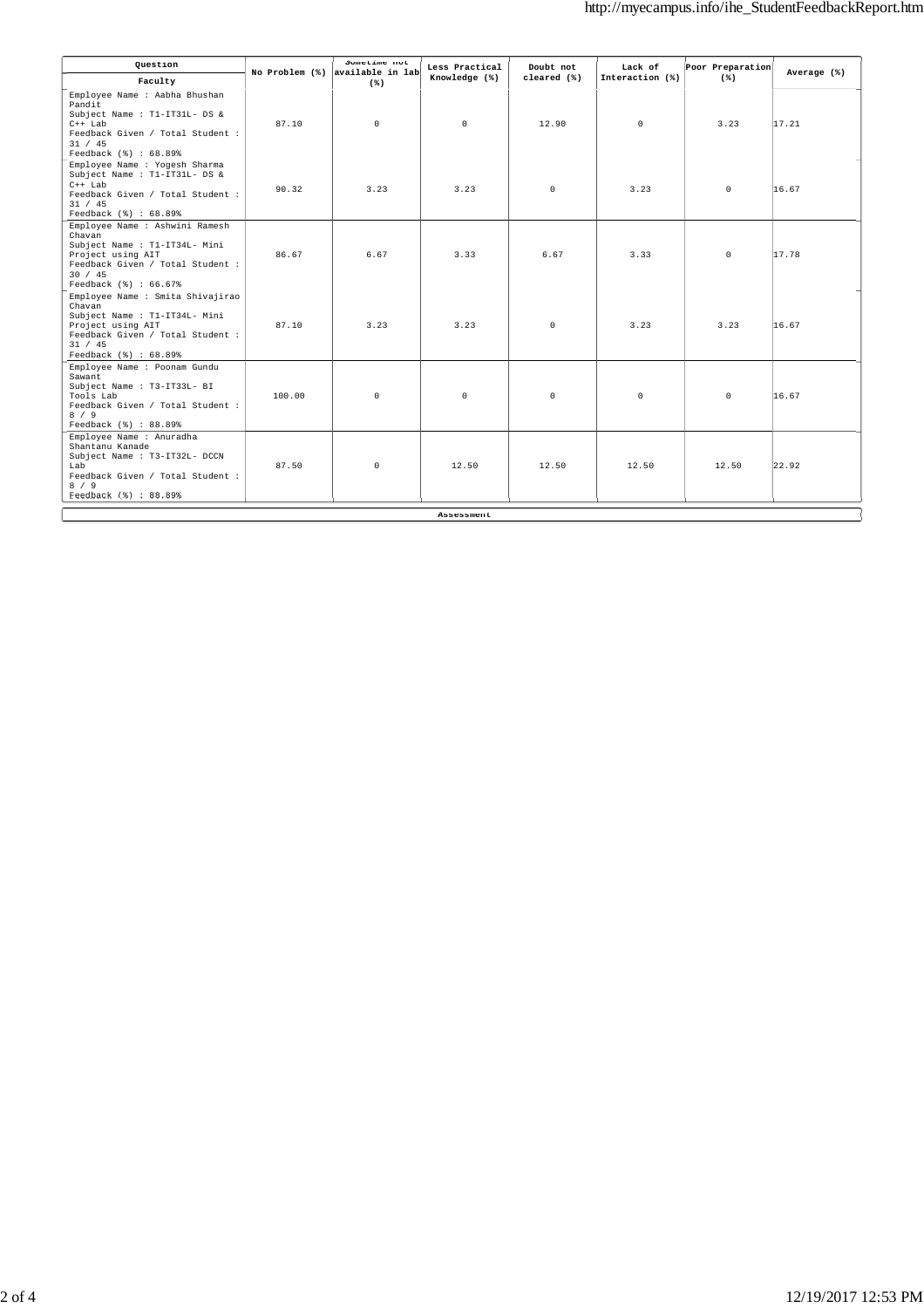| Question                                                                                                                                                                                                   | No<br>Problem | Less<br>Explanation cleared | Doubt not           | Wrong       | Lack of     | Lack of<br>PronunciatInteractioCommunicatPreparationEnglish | Poor        | Poor        | Fast<br>speaking | Fast<br>Syllabus    | Improper<br>Board | Low Voice   | Average |
|------------------------------------------------------------------------------------------------------------------------------------------------------------------------------------------------------------|---------------|-----------------------------|---------------------|-------------|-------------|-------------------------------------------------------------|-------------|-------------|------------------|---------------------|-------------------|-------------|---------|
| Faculty                                                                                                                                                                                                    | $(*)$         | $(*)$                       | $(* )$              | $(*)$       | $(*)$       | $(*)$                                                       | $(*)$       | $(*)$       | $(* )$           | Coverage<br>$(*)$   | Writing<br>$(*)$  | $(*)$       | $(*)$   |
| Employee Name :<br>Smita Shivajirao<br>Chavan<br>Subject Name :<br>MTC31- Probability<br>and Combinatorics<br>Feedback Given /<br>Total Student : 39<br>/54<br>Feedback (%) :<br>72.22%                    | 94.87         | $\mathbb O$                 | $\mathsf{O}\xspace$ | $\mathbb O$ | 2.56        | $\mathbb O$                                                 | $\mathsf 0$ | $\mathbb O$ | $\mathbb O$      | 2.56                | $\mathbb O$       | $\mathbb O$ | 8.33    |
| Employee Name :<br>Yogesh Sharma<br>Subject Name :<br>ITC31- Multimedia<br>Tools for<br>Presentation<br>Feedback Given /<br>Total Student : 39<br>/54<br>Feedback (%) :<br>72.22%                          | 92.31         | 2.56                        | $\mathbb O$         | $\mathbb O$ | 5.13        | $\mathbb O$                                                 | $\mathsf 0$ | $\mathsf 0$ | 0                | $\mathbb O$         | $\mathbb O$       | $\mathbb O$ | 8.33    |
| Employee Name :<br>Ashwini Ramesh<br>Chavan<br>Subject Name :<br>SSC31- Soft Skills-<br>Presentation<br>Feedback Given /<br>Total Student : 39<br>/54<br>Feedback (%) :<br>72.22%                          | 84.62         | 5.13                        | 2.56                | $\mathbb O$ | $\mathbb O$ | $\mathbb O$                                                 | $\mathsf 0$ | $\mathbb O$ | 7.69             | 5.13                | $\mathbb O$       | $\mathbb O$ | 8.76    |
| Employee Name :<br>Ashwini Manish<br>Brahme<br>Subject Name :<br>SSC31- Soft Skills-<br>Presentation<br>Feedback Given /<br>Total Student : 39<br>/54<br>Feedback (%) :<br>72.22%                          | 100.00        | $\mathbb O$                 | $\mathbb O$         | $\mathbb O$ | $\mathbb O$ | $\mathbb O$                                                 | $\mathsf 0$ | $\mathbb O$ | $\mathbb O$      | $\mathbb O$         | $\mathbb O$       | $\mathbb O$ | 8.33    |
| Employee Name :<br>Aabha Bhushan<br>$\texttt{Pandit}$<br>Subject Name :<br>T1-IT31- Advanced<br>Data Structure and<br>C++ programming<br>Feedback Given /<br>Total Student : 30<br>/45<br>Feedback (%) :   | 73.33         | 6.67                        | 6.67                | $\mathbb O$ | $\mathbb O$ | $\mathbb O$                                                 | 3.33        | $\mathbb O$ | 3.33             | 3.33                | 3.33              | $\mathbb O$ | 8.33    |
| 66.67%<br>Employee Name :<br>Sunil Balkrishna<br>Joshi<br>Subject Name :<br>T1-IT34- Advanced<br>Internet Technology<br>Feedback Given /<br>Total Student : 31<br>/45<br>Feedback (%) :                    | 90.32         | 6.45                        | $\mathbb O$         | $\mathbb O$ | $\mathbb O$ | $\mathsf 0$                                                 | 3.23        | $\mathsf 0$ | $\mathsf 0$      | 3.23                | $\mathsf 0$       | $\mathbb O$ | 8.60    |
| 68.89%<br>Employee Name :<br>Poonam Gundu Sawant<br>Subject Name :<br>T1-IT32- Design and<br>Analysis of<br>Algorithms (DAA)<br>Feedback Given /<br>Total Student : 31<br>/45<br>Feedback (%) :            | 93.55         | $\mathbb O$                 | $\mathsf{O}\xspace$ | $\mathbb O$ | $\mathbb O$ | $\circ$                                                     | 3.23        | $\mathbb O$ | $\mathbb O$      | 3.23                | $\mathbb O$       | $\mathbb O$ | 8.33    |
| 68.89%<br>Employee Name :<br>Ashwini Manish<br>Brahme<br>Subject Name :<br>T1-IT33- Object<br>Oriented Analysis<br>and Design<br>Feedback Given /<br>Total Student : 31<br>/45<br>Feedback (%) :<br>68.89% | 96.77         | 3.23                        | $\mathbb O$         | $\mathbb O$ | $\mathbb O$ | $\mathbb O$                                                 | $\mathsf 0$ | $\mathbb O$ | $\mathbb O$      | $\mathbb O$         | $\mathbb O$       | $\mathbb O$ | 8.33    |
| Employee Name :<br>Anuradha Shantanu<br>Kanade<br>Subject Name :<br>$T3-TT32-Data$<br>Communication &<br>Computer Networks<br>Feedback Given /<br>Total Student : 8 /<br>9<br>Feedback (%) :<br>88.89%     | 87.50         | 12.50                       | 12.50               | 12.50       | 12.50       | 12.50                                                       | 12.50       | 12.50       | $\mathbb O$      | 12.50               | 12.50             | 12.50       | 17.71   |
| Employee Name :<br>Poonam Gundu Sawant<br>Subject Name :<br>T3-IT33- Data<br>Warehouse, Mining,<br>BI Tools&<br>applications<br>Feedback Given /<br>Total Student : 8 /<br>9<br>Feedback (%) :<br>88.89%   | 100.00        | $\mathbb O$                 | $\mathbb O$         | $\mathbb O$ | $\mathbb O$ | $\mathbb O$                                                 | $\mathsf 0$ | $\mathbb O$ | $\mathbb O$      | $\mathsf{O}\xspace$ | $\mathbb O$       | $\mathbb O$ | 8.33    |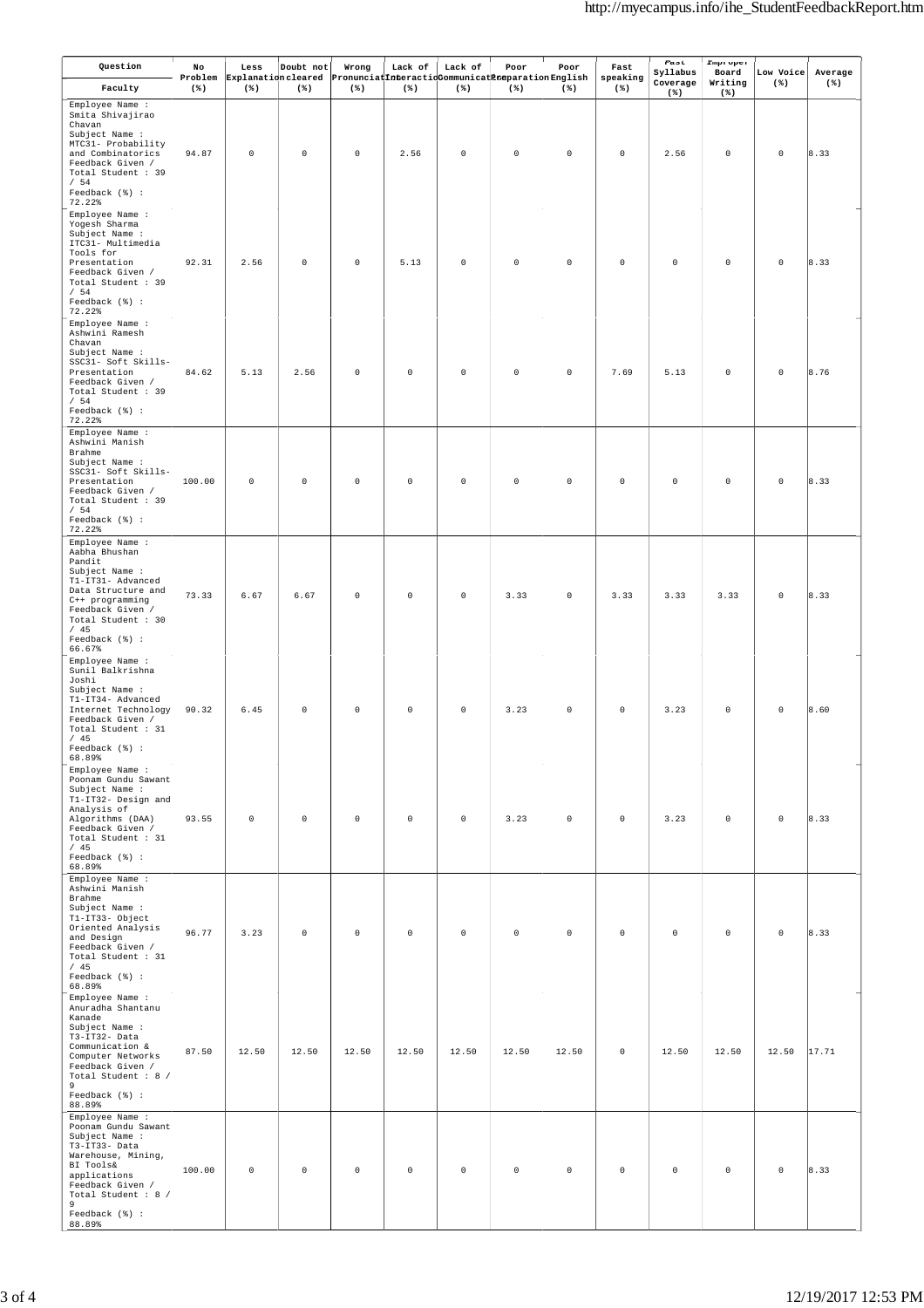| Question                                                                                                                                                                                   | No<br>Problem | Less<br>Explanation cleared | Doubt not | Wrong   | Lack of | Lack of<br>PronunciatInteractioCommunicatPreparationEnglish | Poor     | Poor        | Fast<br>speaking | Fast<br>Syllabus  | Improper<br>Board | Low Voice           | Average        |
|--------------------------------------------------------------------------------------------------------------------------------------------------------------------------------------------|---------------|-----------------------------|-----------|---------|---------|-------------------------------------------------------------|----------|-------------|------------------|-------------------|-------------------|---------------------|----------------|
| Faculty                                                                                                                                                                                    | $(* )$        | $(*)$                       | $(* )$    | $(*)$   | $(*)$   | $(*)$                                                       | $(*)$    | $(*)$       | $(*)$            | Coverage<br>$(*)$ | Writing<br>$(*)$  | $(*)$               | $(*)$          |
| Employee Name :<br>Sachin Suresh Gupta<br>Subject Name :<br>T3-IT31- Enterprise<br>Resource Planning<br>Feedback Given /<br>Total Student : 8 /<br>9<br>Feedback (%) :<br>88.89%           | 87.50         | $\circ$                     | $\circ$   | $\circ$ | $\circ$ | $\circ$                                                     | 12.50    | $\circ$     | $\circ$          | $\circ$           | $\circ$           | $\circ$             | 8.33           |
| Employee Name :<br>Ashwini Manish<br>Brahme<br>Subject Name :<br>$T3-TT34-$<br>Information<br>Security & Audit<br>Feedback Given /<br>Total Student : 8 /<br>9<br>Feedback (%) :<br>88.89% | 100.00        | $\circ$                     | $\circ$   | $\circ$ | $\circ$ | $\mathbb O$                                                 | $\circ$  | $\mathbb O$ | $\circ$          | $\mathsf 0$       | $\circ$           | $\mathsf{O}\xspace$ | 8.33           |
| Employee Name :<br>Navanath Sahebrao<br>Choudhari<br>Subject Name : HR -<br>III- Human Rights -<br>III.<br>Feedback Given /<br>Total Student : 38<br>/54<br>Feedback (%) :<br>70.37%       | 84.21         | 2.63                        | 7.89      | 5.26    | 5.26    | 7.89                                                        | 5.26     | 5.26        | $\circ$          | $\mathbb O$       | 2.63              | 2.63                | 10.74          |
| Employee Name :<br>Shivaji Dattu<br>Mundhe<br>Subject Name : IS -<br>III- Information<br>Security - III<br>Feedback Given /<br>Total Student : 39<br>/54<br>Feedback (%) :<br>72.22        | 94.87         | 2.56                        | $\circ$   | $\circ$ | 2.56    | $\circ$                                                     | $\Omega$ | $\circ$     | $\Omega$         | $\circ$           | $\Omega$          | $\Omega$            | $ 8.33\rangle$ |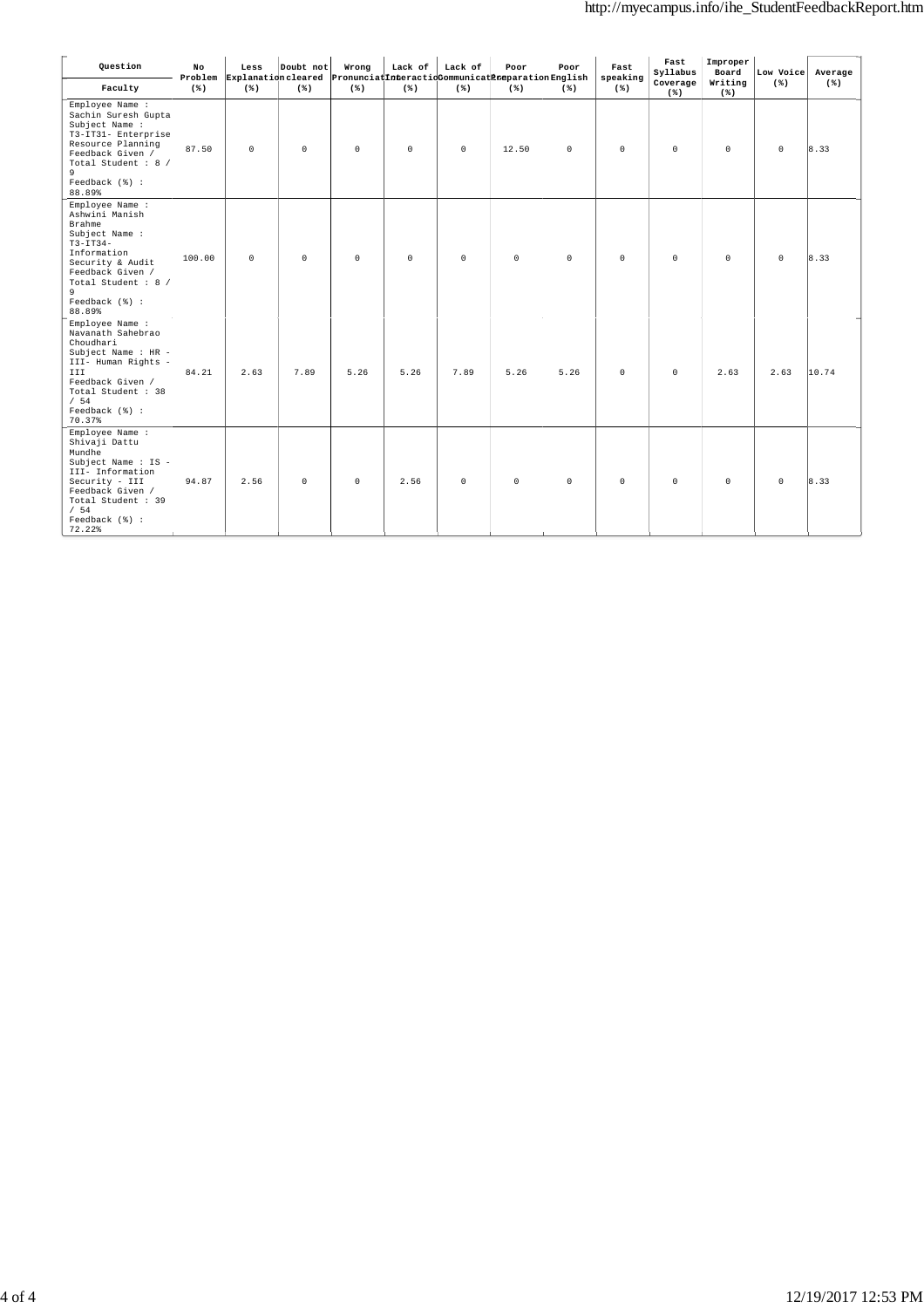

Sinhgad Institute of Management and Computer Application

Feedback Report



**Classwise feedback report for SIMCA-MCA III Sem V Feedback (July-Dec) 2017-18 By SIMCA - MCA ( MCA 2015-18 SEM V 2015 Pattern (A)) Assessment**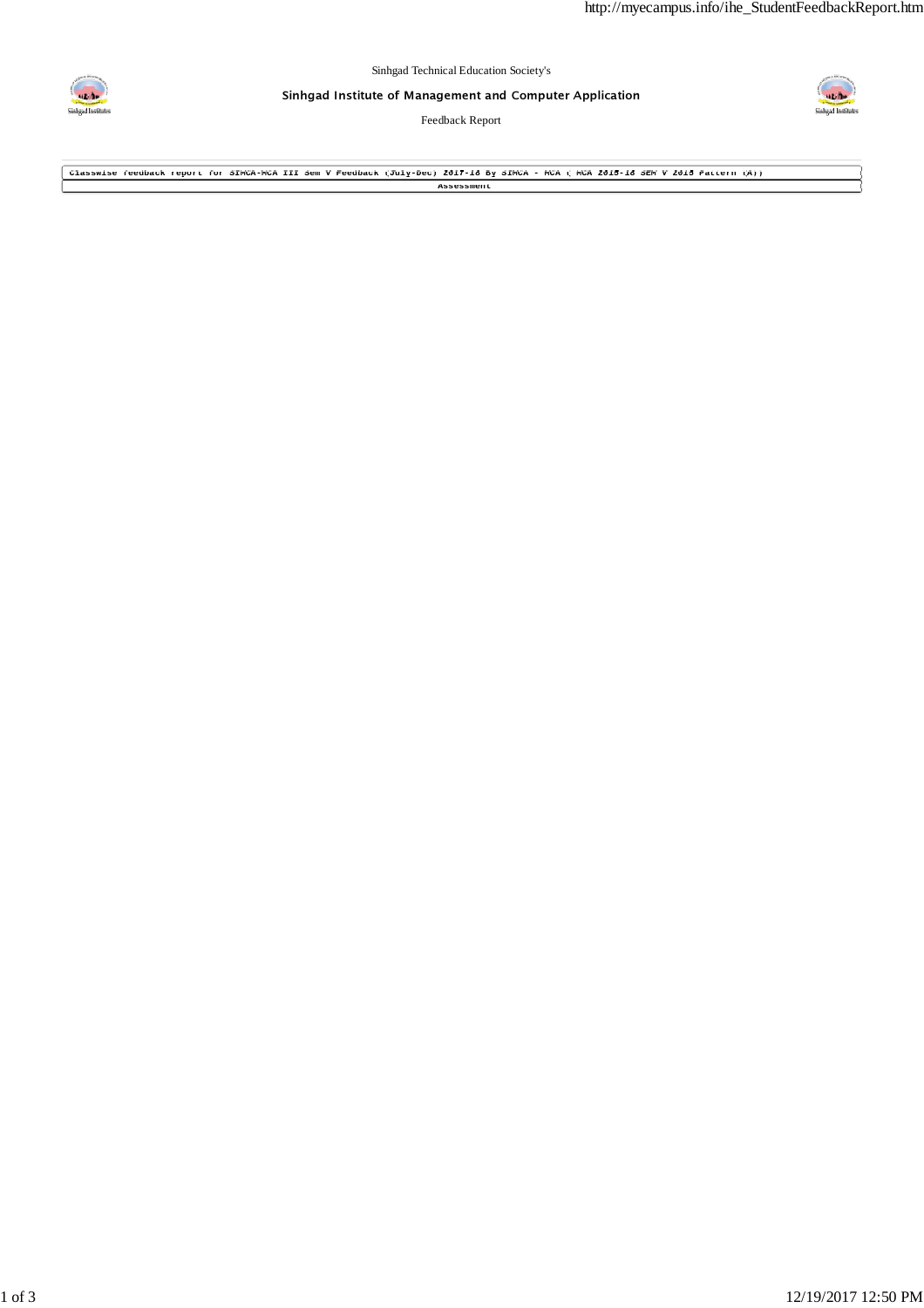| Question                                                                                                                                                                                                   |        | Sometime not<br>No Problem (%) available in lab | Less Practical    | Doubt not   | Lack of         | Poor Preparation |             |
|------------------------------------------------------------------------------------------------------------------------------------------------------------------------------------------------------------|--------|-------------------------------------------------|-------------------|-------------|-----------------|------------------|-------------|
| Faculty                                                                                                                                                                                                    |        | $(*)$                                           | Knowledge (%)     | cleared (%) | Interaction (%) | $(*)$            | Average (%) |
| Employee Name : Pradeep Kumar<br>Shitole<br>Subject Name : T3-IT54- CASE<br>Tools Lab<br>Feedback Given / Total Student :<br>8 / 8<br>Feedback (%) : 100.00%                                               | 87.50  | $\circ$                                         | $\Omega$          | $\Omega$    | $\Omega$        | 12.50            | 16.67       |
| Employee Name : Sachin Suresh<br>Gupta<br>Subject Name : T3-BM52L-<br>Activities based on<br>Entrepreneurship Development<br>Feedback Given / Total Student :<br>7/8<br>Feedback (%) : 87.50%              | 100.00 | $\circ$                                         | $\circ$           | $\circ$     | $\circ$         | $\circ$          | 16.67       |
| Employee Name : Sunil Balkrishna<br>Joshi<br>Subject Name : T1-IT51L- Mini<br>Project using ASP .Net<br>Feedback Given / Total Student :<br>43 / 50<br>Feedback (%) : 86.00%                               | 97.67  | $\Omega$                                        | $\Omega$          | $\Omega$    | 2.33            | $\circ$          | 16.67       |
| Employee Name : Smita Shivajirao<br>Chavan<br>Subject Name : T1-IT51L- Mini<br>Project using ASP .Net<br>Feedback Given / Total Student :<br>43 / 50<br>Feedback (%) : 86.00%                              | 93.02  | $\circ$                                         | $\circ$           | $\circ$     | 6.98            | $\circ$          | 16.67       |
| Employee Name : Navanath<br>Sahebrao Choudhari<br>Subject Name : T1-IT54L- Mini<br>Project Using Mobile Application<br>Development<br>Feedback Given / Total Student :<br>43 / 50<br>Feedback (%) : 86.00% | 86.05  | 2.33                                            | 9.30              | 2.33        | 2.33            | $\circ$          | 17.06       |
| Employee Name : Rajesh<br>Raghunathrao Gawali<br>Subject Name : T1-IT54L- Mini<br>Project Using Mobile Application<br>Development<br>Feedback Given / Total Student :<br>42 / 50<br>Feedback (%) : 84.00%  | 95.24  | 2.38                                            | $\Omega$          | 2.38        | $\Omega$        | $\circ$          | 16.67       |
|                                                                                                                                                                                                            |        |                                                 | <b>Assessment</b> |             |                 |                  |             |